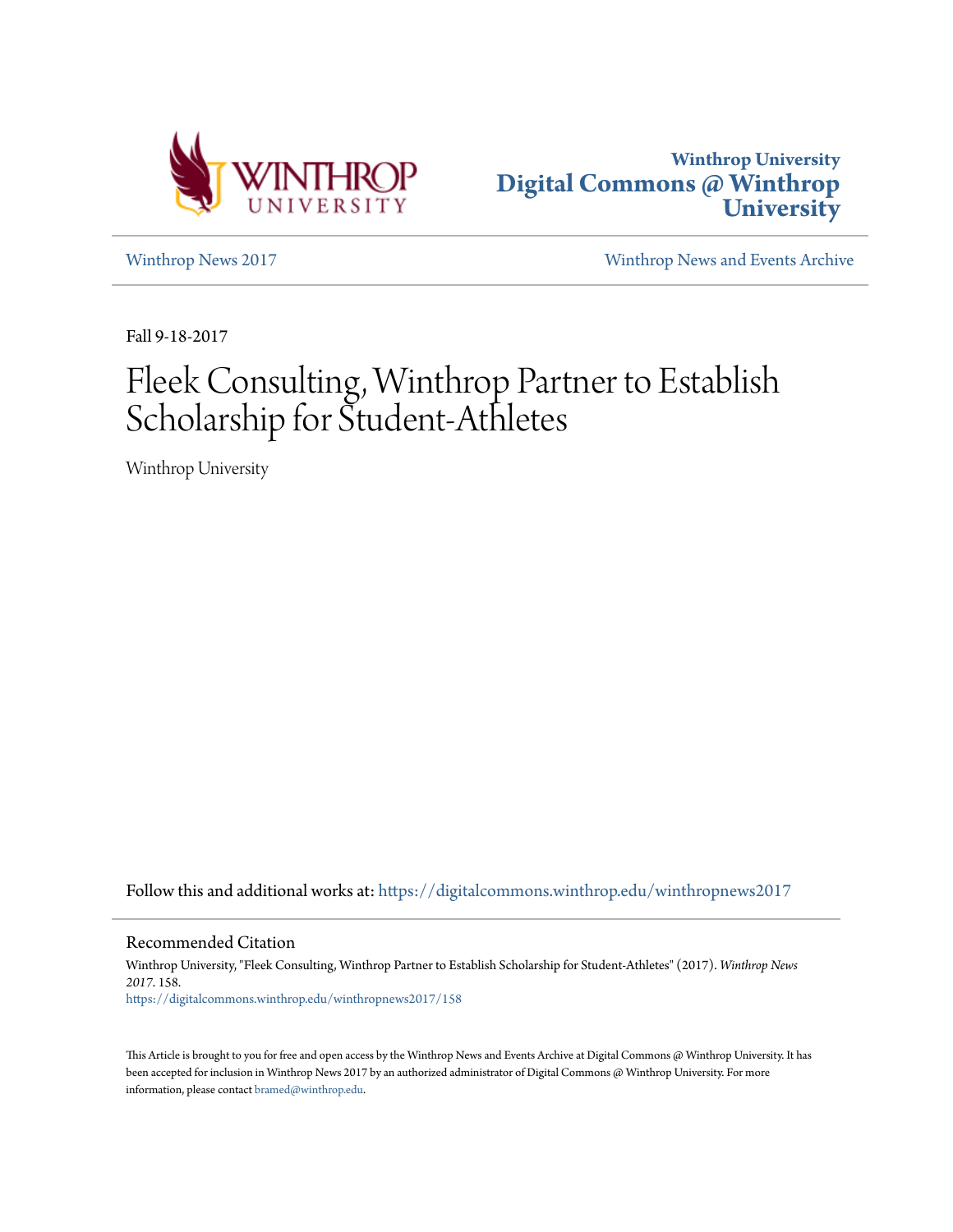



|                             | <b>ABOUT</b>                       | <b>ADMISSIONS &amp; AID</b> |                  | <b>ACADEMICS</b>                                                                    | <b>STUDENT</b>                             |  |  |
|-----------------------------|------------------------------------|-----------------------------|------------------|-------------------------------------------------------------------------------------|--------------------------------------------|--|--|
|                             | 09/18/2017                         | <b>AFFAIRS</b>              | <b>ATHLETICS</b> | <b>GIVING</b>                                                                       | - 82 年。<br>o<br>SHARE                      |  |  |
| <b>All News</b>             | <b>Fleek</b><br><b>Consulting,</b> |                             |                  | <b>Quick Facts</b>                                                                  |                                            |  |  |
| <b>Archives</b>             |                                    |                             |                  | The Carolina Business Owners Scholarship will<br>support Winthrop student-athletes. |                                            |  |  |
| <b>RSS News Feeds</b>       |                                    | <b>Winthrop</b>             |                  |                                                                                     | The first scholarship will award in summer |  |  |
| <b>Winthrop in the News</b> |                                    | <b>Partner to</b>           |                  | 2018.                                                                               |                                            |  |  |
|                             |                                    | <b>Establish</b>            |                  |                                                                                     |                                            |  |  |
|                             |                                    | <b>Scholarship for</b>      |                  |                                                                                     |                                            |  |  |
|                             |                                    | <b>Student-</b>             |                  |                                                                                     |                                            |  |  |
|                             |                                    | Athletes                    |                  |                                                                                     |                                            |  |  |



ROCK HILL, SOUTH CAROLINA – Fleek Consulting, a digital marketing agency in Charlotte, North Carolina, and several of its clients have partnered with Winthrop University to establish a **new scholarship for studentathletes**.

The **Carolina Business Owners Scholarship**, an annual restricted fund, will support a Winthrop student-athlete majoring in business or related fields who demonstrates an entrepreneurial spirit. The fund will be awarded for the first time in summer 2018.

Winthrop Director of Athletics **Ken Halpin** said that he is excited about this new opportunity to collaborate with local businesses in order to support student-athletes.

"We are thrilled to announce this partnership with Fleek Consulting and their clients. It is always exciting to find unique ways to create new opportunities for our student-athletes and connect with local businesses in the community that support our mission," said Halpin. "We cannot wait to award this scholarship to a deserving student-athlete this coming summer."

Additional contributors to the **Carolina Business Owners Scholarship** include the following:

- Cherry Road Auto Sales Rock Hill used auto dealership offering a unique vehicle finder service to help customers find specific vehicles.
- City Wide Exterminating Locust, North Carolina, pest control service providers that serve the greater Charlotte area.
- Evergreen Construction Solutions Charlotte construction company specializing in asphaltshingle roof replacements, roof installations and repairs.
- Infinite Wellness Center Rock Hill multi-discipline physical medicine clinic offering a variety of services designed to help patients achieve optimal health.
- Whitesell Investigative Services Rock Hill private investigation firm led by licensed PI Jeremy Whitesell.
- 360 Visuals Inc. Charlotte-based video production company with a new studio in the Lake Norman, North Carolina, area that created **this video** to uniquely capture the heart and story behind this scholarship.